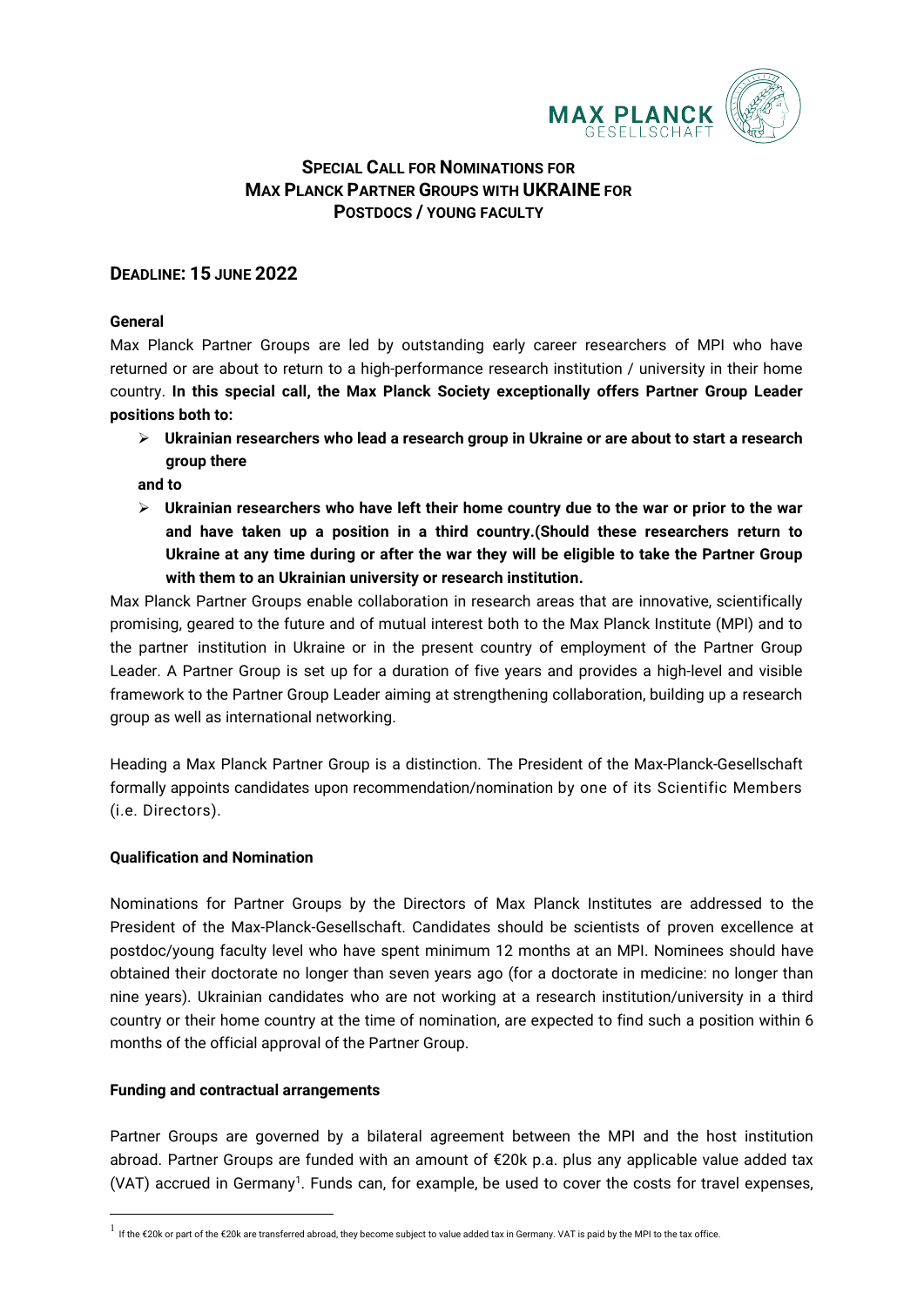

workshops, PhD students and postdocs, as well as smaller equipment. Possible overhead costs incurred by the host institution cannot be covered.

#### **NOMINATION MODALITIES:**

**Only Directors of a Max Planck Institute are eligible to nominate a candidate**; therefore, as a first step candidates need to contact a Director of a suitable Max Planck Institute.

The nomination documents are to be sent electronically (only) to the following corresponding contact:

### **Ms. Friederike Nolte** [\(friederike.nolte@gv.mpg.de\)](mailto:friederike.nolte@gv.mpg.de)

For any questions please also contact Ms Friederike Nolte via e-mail or phone: 089-21081271.

The program for Max Planck Partner Groups is open to all MPI with the exception of the IPP.

#### **Documents to be submitted**

The following documents should be submitted:

- 1. Cover Page (see below)
- 2. Letter of reference (laudation) for the candidate from the Director of MPI, addressed to the President of the Max Planck Society
- 3. Curriculum vitae (max. 2 pages)
- 4. List of publications (max. 3 pages)
- 5. Short project description and planned research activities, which should also elaborate on the intended bilateral cooperation with the MPI and the added value of the Partner Group (2-3 pages)
- 6. Draft budget for five years
- 7. Letter of intent by the Director of the host institution in which the acceptance to host a Partner Group is declared. This should include a statement on the provision of adequate facilities and infrastructure. Furthermore, a statement of intention to employ the Partner Group Leader for the full five-year term of the Partner Group is required (this is irrespective of whether the Partner Group Leader is employed on the basis of a permanent or renewable contract).
- 8. Names and contact details of six (max. two from Germany and the host country each) potential reviewers (i.e. Full Professors or Group Leaders who have not published jointly with the candidate). The nominating director of the MPI as well as scientific staff and postdocs from the same institute cannot be suggested as reviewers.
- 9. For candidates who at the time of nomination are not based in the host country, please state: the name of the host institution to which the candidate will work or return and the date by when the candidate will take up this position.
- 10. Questionnaire Export Control Evaluation for Max Planck Partner Groups (will only be provided directly to MPI Directors). *(May 2022)*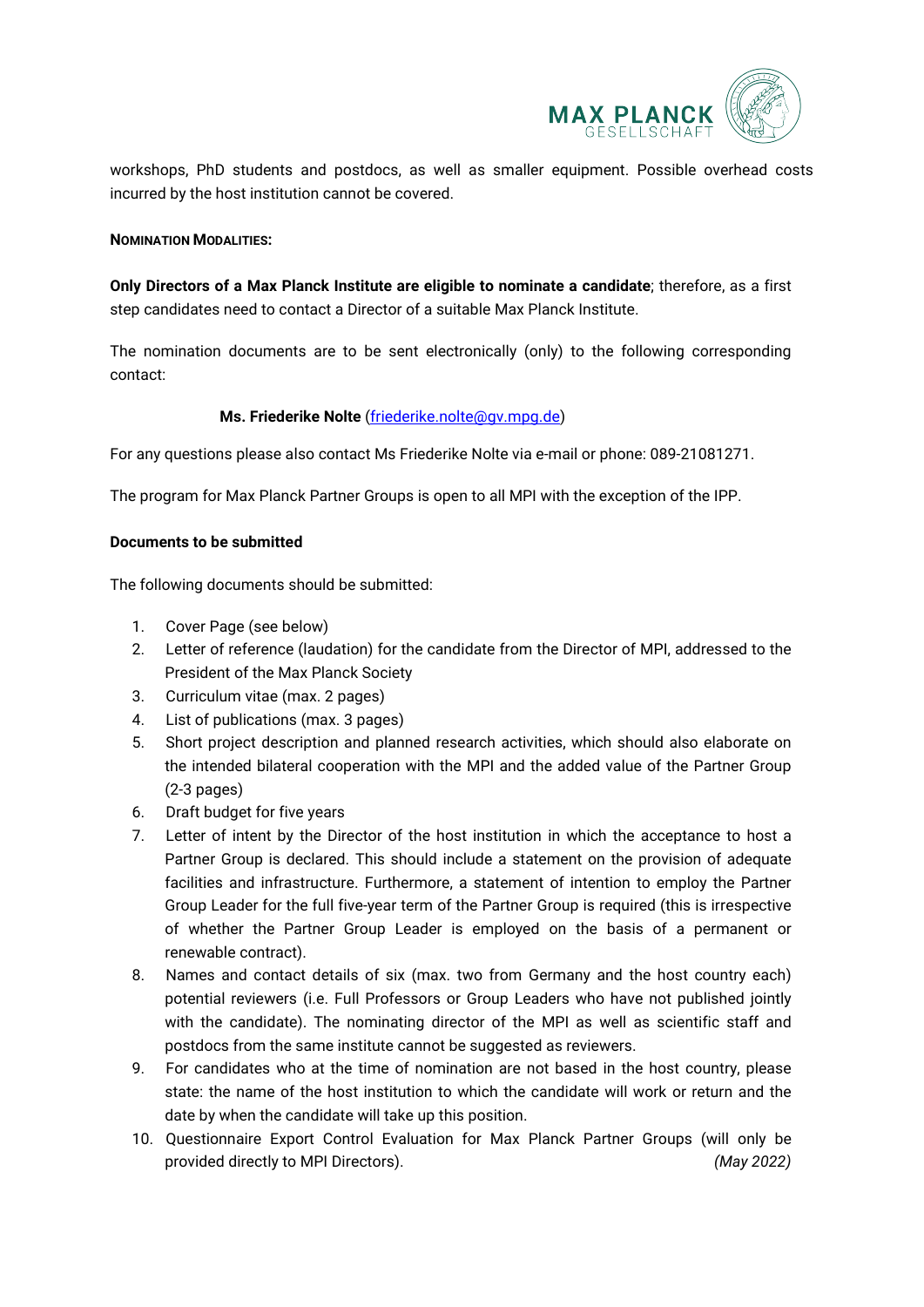

# 1. **COVER PAGE**

#### **NOMINATION FOR THE HEAD OF A MAX PLANCK PARTNER GROUP**

## *Candidate for the Head of a Partner Group*

| Name | Institution and Department | Address and e-mail |  |  |  |
|------|----------------------------|--------------------|--|--|--|
|      |                            |                    |  |  |  |
|      |                            |                    |  |  |  |
|      |                            |                    |  |  |  |
|      |                            |                    |  |  |  |
|      |                            |                    |  |  |  |
|      |                            |                    |  |  |  |
|      |                            |                    |  |  |  |

Project Title of the Partner Group:

Field of research:

Key words:

Brief summary describing research activities and objectives (max 80 words):

# *Director of Max Planck Institute:*

| Name | Institution and Department | Address and e-mail |  |  |
|------|----------------------------|--------------------|--|--|
|      |                            |                    |  |  |
|      |                            |                    |  |  |
|      |                            |                    |  |  |
|      |                            |                    |  |  |
|      |                            |                    |  |  |
|      |                            |                    |  |  |
|      |                            |                    |  |  |

…………………………………………………….. ………………………………………………………………… Date **Signature Director of Max Planck Institute**